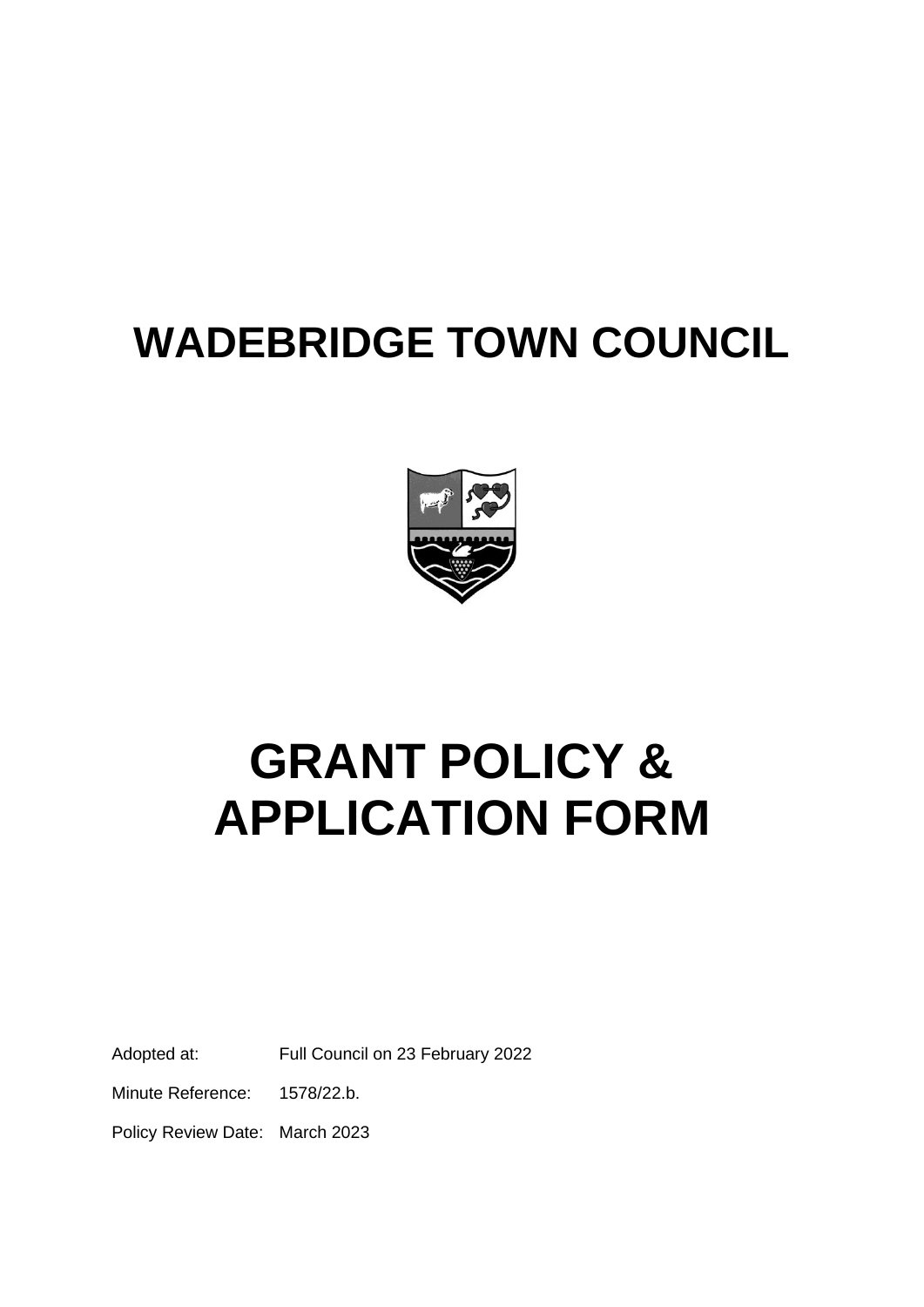# **WADEBRIDGE TOWN COUNCIL**

# **TOWN COUNCIL GRANT POLICY & APPLICATION FORM**

**Page**

| <b>CONTENTS</b>                                                                   |             |
|-----------------------------------------------------------------------------------|-------------|
| <b>Introduction</b>                                                               | 2           |
| <b>Conditions of Grant Funding</b>                                                | $\mathbf 2$ |
| <b>Grant Award Procedure</b>                                                      | 3           |
| <b>Grant Applications</b><br>$\triangleright$ Procedure for successful applicants | 3<br>4      |
| <b>Appendix A – Grant Application Form</b>                                        | 5           |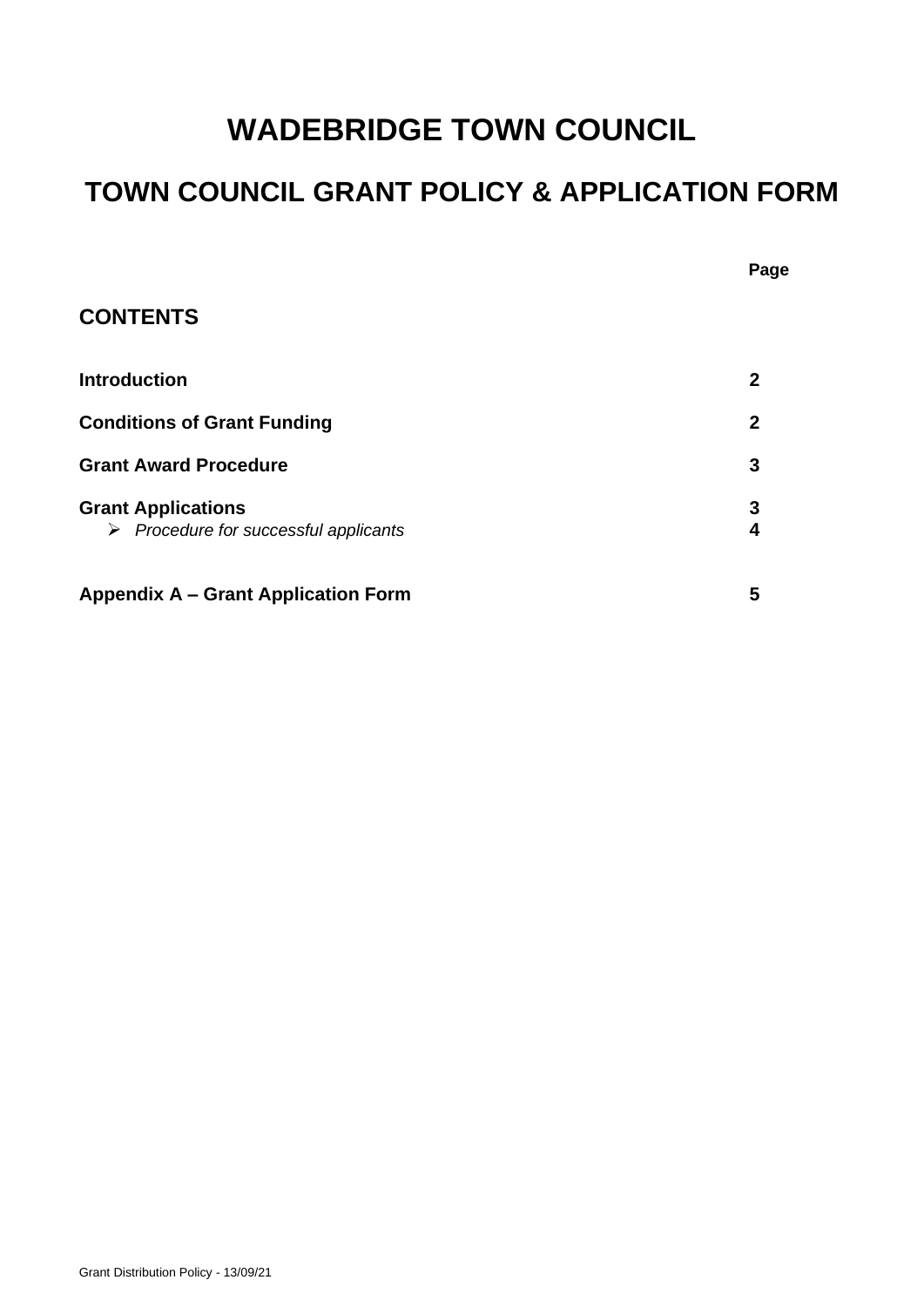# **1. INTRODUCTION**

- A grant is any payment made by the council to be used by an organisation or individual for a specific purpose in the furtherance of the well-being of the local community, either generally, or for a specific purpose and which is not directly controlled or administered by the Council.
- 1.2 The contribution made by the many organisations and individuals to the well-being of the local community is recognised by Wadebridge Town Council (the Council) as important to our society. The purpose of any grant given by the Council is to support initiatives in the local community and to help create opportunities for the **residents of Wadebridge** that are not, as a matter of course, funded by the Council.
- 1.3 The organisation applying for a grant must be based in Wadebridge and must be able to demonstrate that it benefits a number of people living in the community of Wadebridge and how.
- 1.3 Although the Council will give as much help as possible, the administration of and accounting for any grant shall be the responsibility of the recipient.
- 1.4 There is no set budget each year and guidance will be given to applicants as to how much money may be available in a specific financial year. It is unlikely that the amount for any individual award would exceed £500.
- 1.5 It is important that all questions on the application form are fully answered and that any appropriate additional information, which supports an application, is provided. It is expected that applicants will seek advice from Council staff on these matters.
- 1.6 An award of grant may provide for start-up awards for new organisations as well as grants for existing organisations. Each grant application will be considered on its own merit.
- 1.7 Grants will be paid quarterly in line with the quarterly grant application process. Please refer to the grant application form for further information and also be aware of the dates of Finance & General Purposes Committee meetings.

### **2. CONDITIONS OF GRANT FUNDING**

- 2.1 Grant applications will only be considered if submitted on a Grant Application form with the required supporting documentation.
- 2.2 The grant scheme is unable to support costs of a routine nature or hospitality. Grants will not be awarded to meet salary costs.
- 2.3 Grants can be used for capital projects (e.g. lasting assets) or for the running costs of an event.
- 2.4 Applications **WILL NOT** be considered from:
	- Organisations intending to support or oppose any political party or to discriminate on the grounds of race or religion.
	- Private organisations operated as a business to make a profit or surplus.
	- "Upward funders", i.e., local groups whose fund raising is sent to their central HQ for redistribution.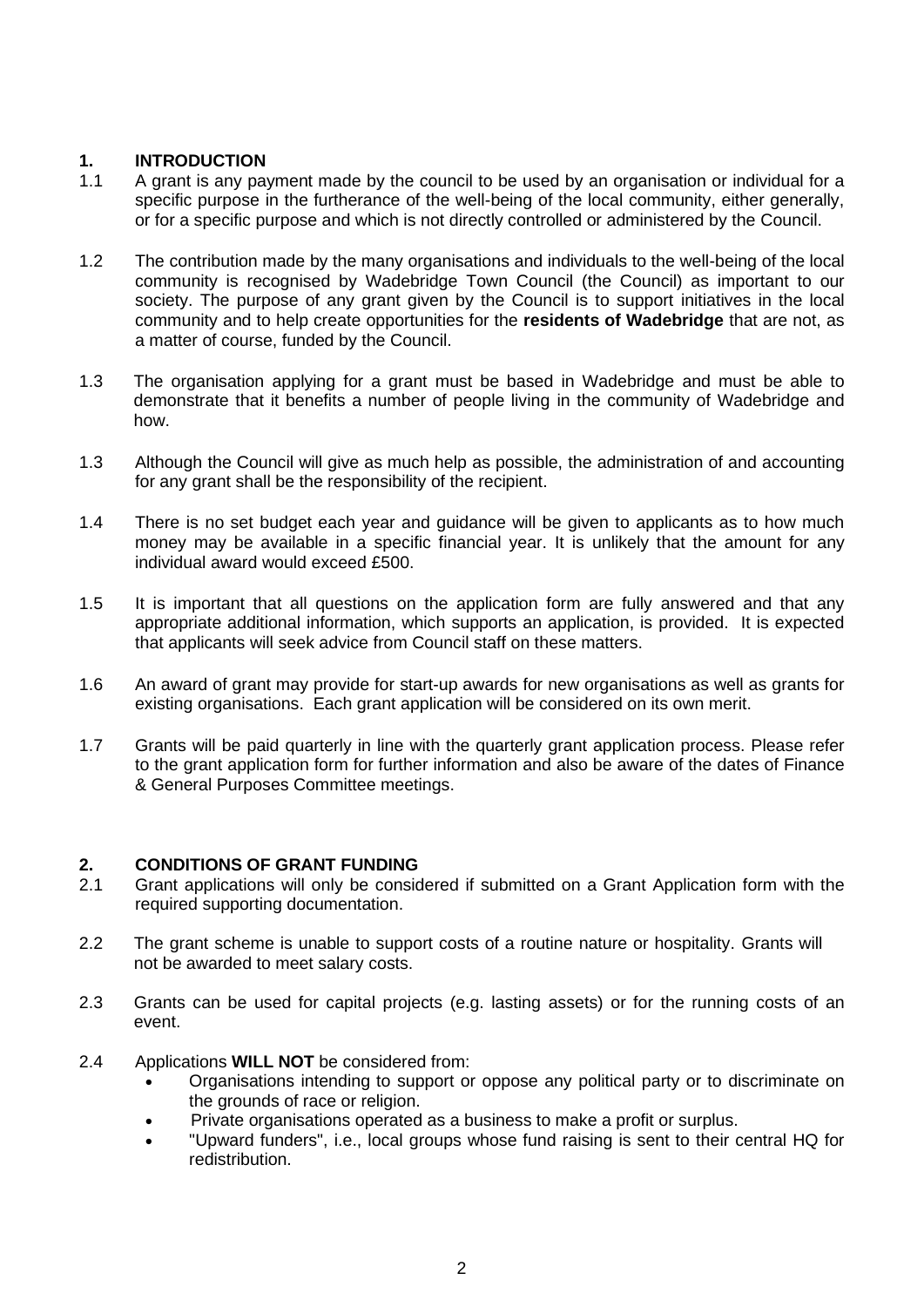- 2.5 Applications will not normally be considered from national organisations or local groups with access to funds from national "umbrella" or "parent" organisations; unless funds are not available from their national bodies or the funds available are inadequate for a specified project.
- 2.6 Applications from religious groups will be considered where a clear benefit to the wider community can be demonstrated irrespective of their religious beliefs. Compliance with this requirement will need to be demonstrated throughout the project.
- 2.7 Applications from education, health or social service establishments will be considered where the organisation can demonstrate that it is working in partnership with other groups and where there are benefits to the wider community within Wadebridge.
- 2.8 The organisation applying for Grant funding will normally be expected to have clearly written aims and objectives, a written constitution and membership rules, copies of which should be submitted as part of the application. In addition, an organisation must demonstrate that it is properly managed and able to run its affairs responsibly. Individuals should include references to back their application.
- 2.9 The Town Council will only accept applications from Community groups and organisations within the Parish of Wadebridge for grants that, in its opinion, are in the interests of, or will directly benefit all or a portion of, the Parish and its inhabitants.
- 2.10 The application must demonstrate a clear financial need for the grant and must demonstrate clearly how a grant will be of benefit to the community of Wadebridge.
- 2.11 An organisation is required to submit audited accounts or accounts that have been independently examined by a suitably qualified person, for the previous two financial years or, in the case of a newly formed organisation, a detailed budget and business plan.
- 2.12 An organisation is required to have a bank account in its own name with two authorised representatives required to sign each cheque.
- 2.13 Ongoing commitments to award grants or subsidies in future years will not be made. A fresh application will be required each year.
- 2.14 A grant award made in previous years does not guarantee a repeat award to be made. Each application is considered independent of previous years' awards.
- 2.15 Each application will be assessed on its own merits and will be considered along with other applications at a quarterly meeting of the Finance & General Purposes Committee of the Council. To ensure as fair a distribution as possible, the Council will consider the amount and frequency of previous awards.
- 2.16 Due account will be taken of the extent to which funding has been sought or secured from other sources or own fund-raising activities. Further details of other organisations that may be supportive should be declared to the Council.
- 2.17 The Council may make the award of any grant subject to such additional conditions and requirements as it considers appropriate.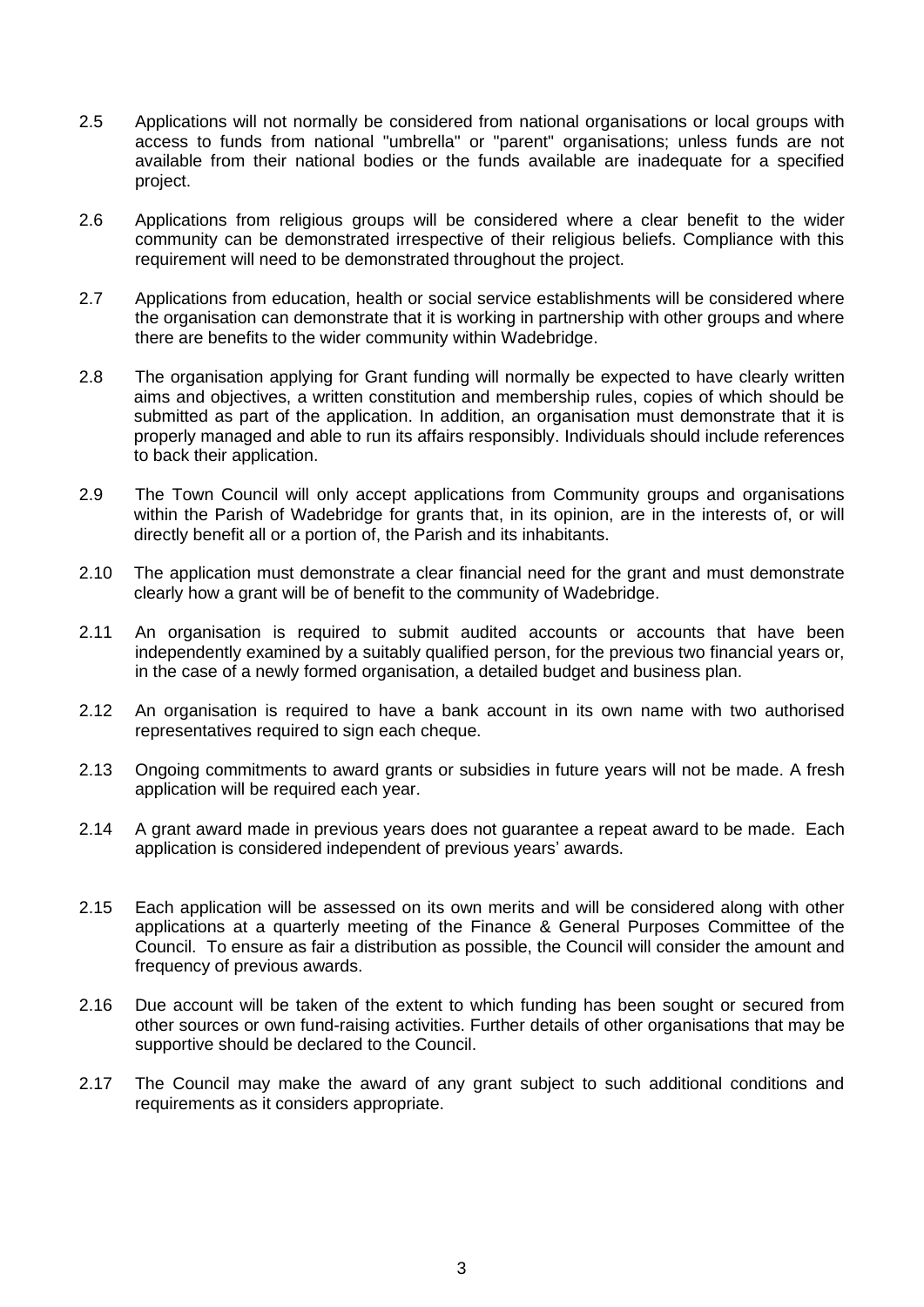# **3. GRANT AWARD PROCEDURE**

- The Town Council assigns responsibilty for grant distribution to the Finance & General Purposes Committee. This Committee meets four times a year in June, September, November and February to consider applications, working to a pre-determined criteria.
- 3.2 The dates for these meetings will be posted on the Town Council's website, Facebook page and on the noticeboard outside the Town Hall. Meeting dates are available from the Town Council's website[:www.wadebridge-tc.gov.uk.](../../../../../Agendas%20-%20F%20&%20GP/2016-17/www.wadebridge-tc.gov.uk) or by contacting the office on 01208 817082.
- 3.3 Grant applications should be submitted to the Town Council **at least 14 days prior to the date of the relevant Finance & General Purposes Committee meeting.**
- 3.4 Once submitted to the Town Council, all applications will be scrutinised by the Finance Department using the grant application assessment to assist Members in reaching their decision.
- 3.5 Each grant application received will be considered at the Finance & General Purposes Committee meeting with applicants/a representative required to attend to respond to any questions. The grant application will only be considered if a representative is in attendance at the meeting.
- 3.6 Retrospective grant applications will not be considered.

#### **4. GRANT APPLICATIONS**

.

4.1 Grant application forms are located on the Town Council website. The Town Council office can also be contacted and an application form can be sent to the applicant.

#### 4.2 *Procedure for Successful Applicants*

- i. Grant awards will be paid out quarterly, on provision of evidence that the funds will be used for the purpose stated.
- ii. The Council will issue a letter to all successful grant applicants requesting evidence of how the grant award has been utilised. In all cases, a written account of how the grant has been used shall be provided by the applicant to the Council, within 3 months.
- iii. All beneficiaries must provide proof of expenditure to the Council where practical.
- iv. The Council reserves the right to request the return of any grant if there is evidence that it has not been used for the purpose specified on the application form.
- v. Organisations that receive an award will be required to acknowledge the Town Council's contribution on all publicity/printed material.
- vi. Successful applicants are required to attend the Annual Town Meeting in April and give a short report on the use of the grant received.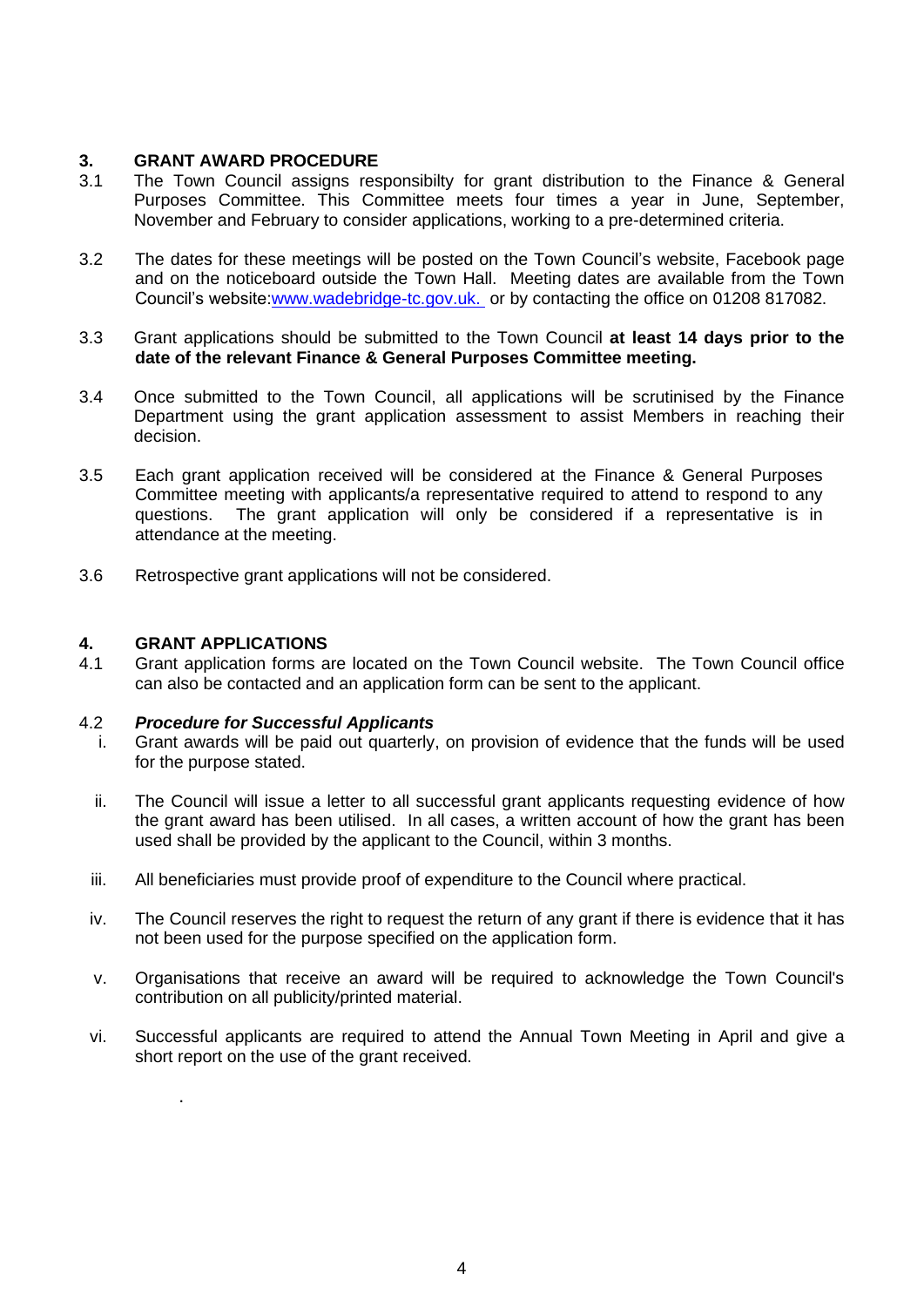**PAGE LEFT INTENTIONALLY BLANK**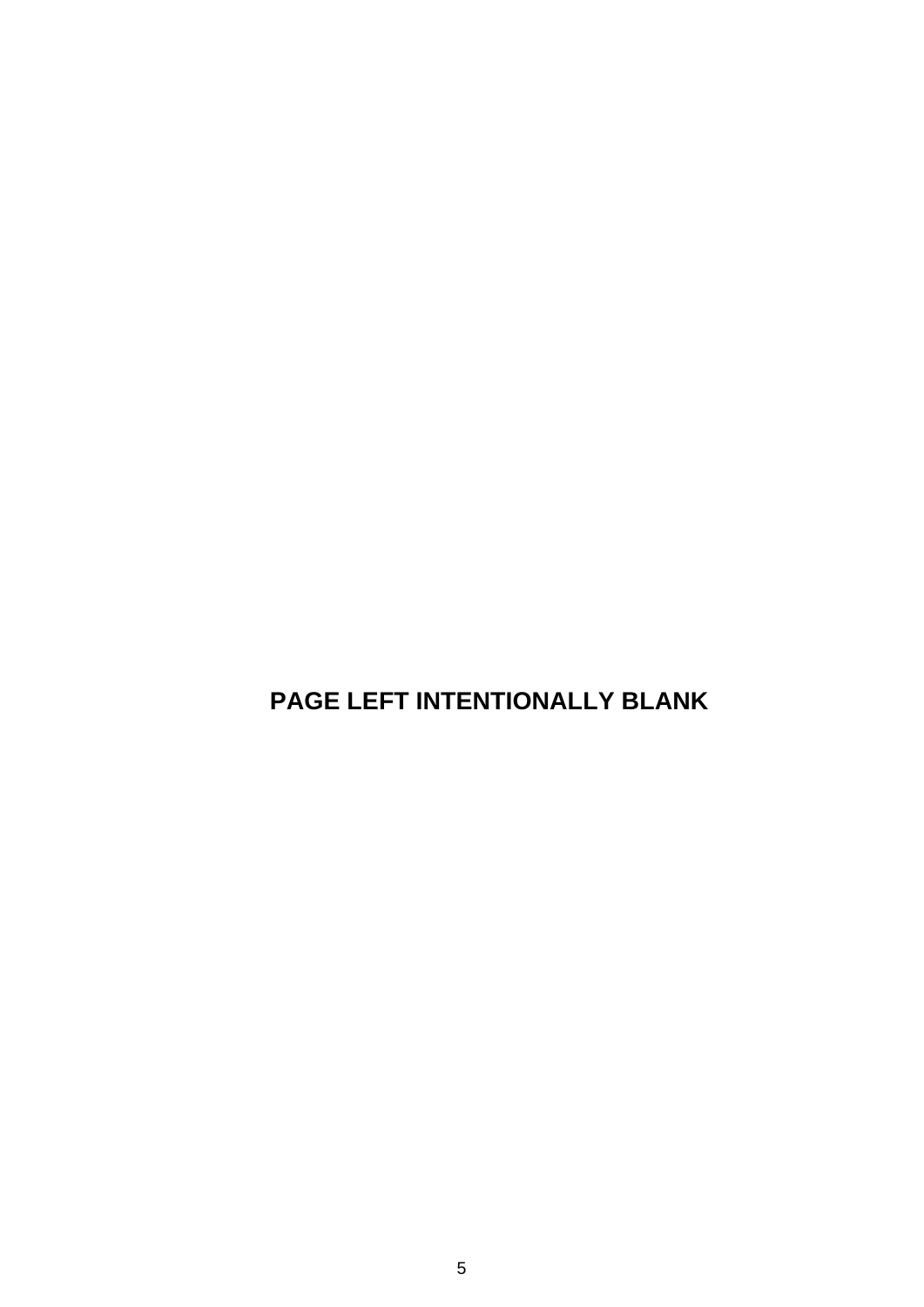# **Wadebridge Town Council Grant Application**

Closing Date for the application is

……………………………………………………………………………………

To be considered at the Finance & General Purposes meeting on

……………………………...

*(Please contact the Town Council office to find out the next deadline as grants are discussed by the Council quarterly)*

## *Notes to Application Form*

- When completed please return this form to the Finance Officer at finance@wadebridge-tc.gov.uk
- If you wish to discuss your application or require assistance, please contact the Town Clerk or Finance Officer;
- Successful applicants will be required to submit a short report outlining the use made of the grant within 3 months of the project's completion. This is a condition of the grant award. The Council reserve the right to request repayment of the grant if this condition is not met. *(this will also be included in the letter issued to groups to inform them that they have received a grant award).*
- The Town Council's name and logo must be used in any publicity material associated with the event. The logo will be issued to successful applicants as part of the award letter (*this will also be included in the letter issued to groups to inform them that they have received a grant award).*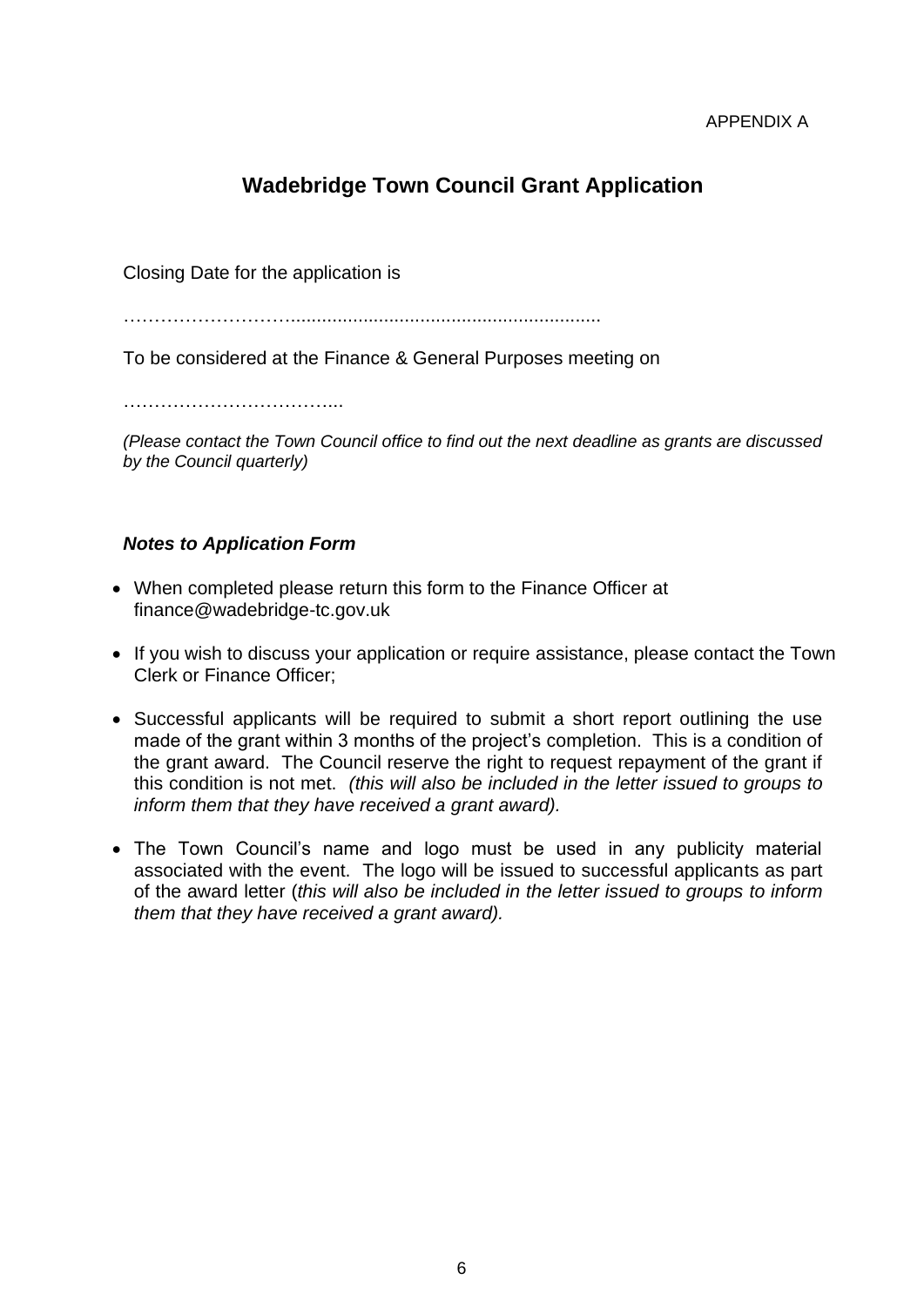# **Wadebridge Town Council Grant Application**

| Name of individual/organisation or group                    |
|-------------------------------------------------------------|
| Where is the organisation based?                            |
| Age range for services provided                             |
| Is your organisation a registered charity? Yes / No         |
| Is your organisation affiliated to a national organisation? |
| Please briefly describe the aims of the organisation        |
|                                                             |

Please explain how will this Grant benefit residents living in Wadebridge?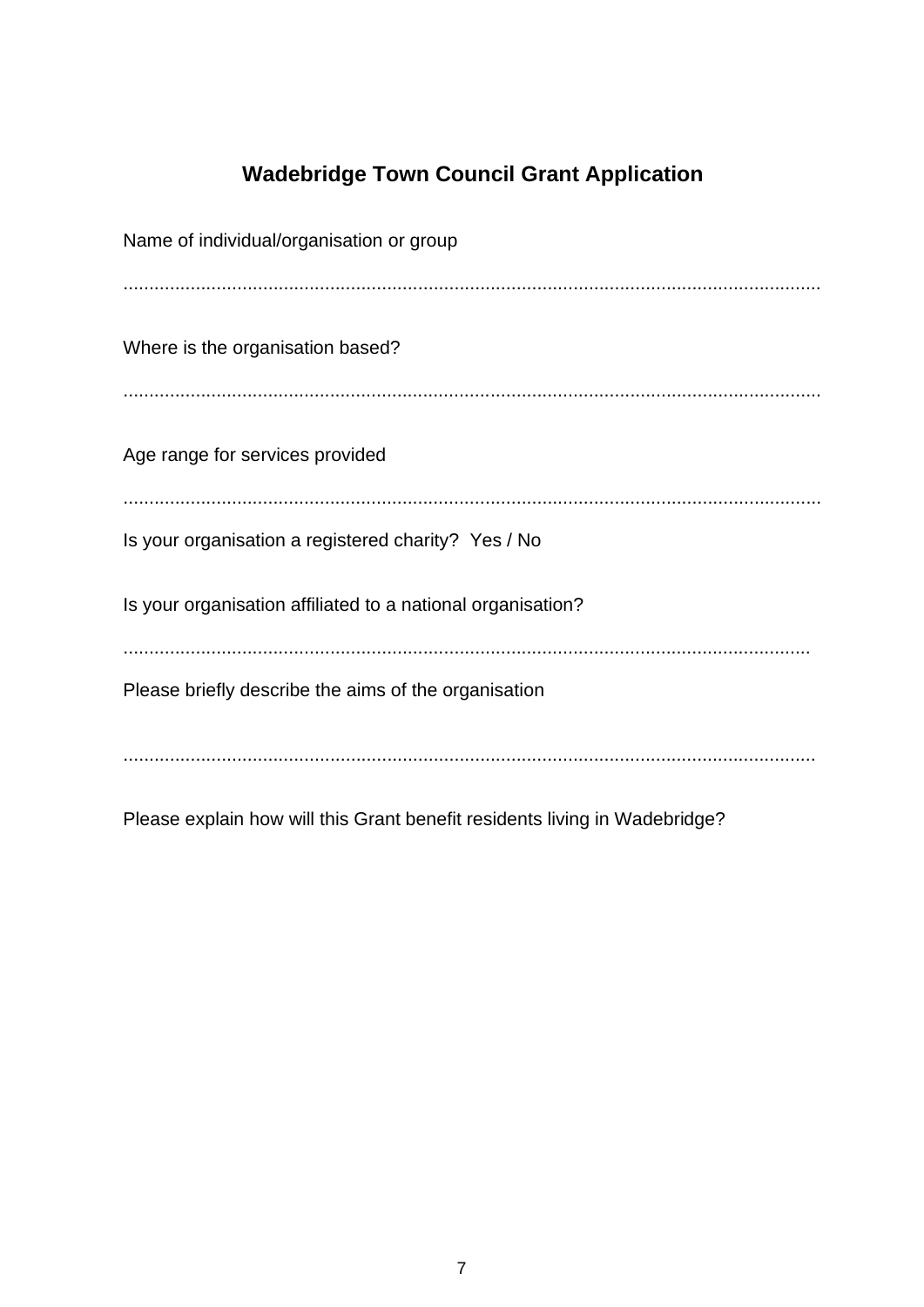Please briefly describe the aims of the organisation and give details of how it benefits the local community:

Please list the organisation's current activities and proposals for the next 12 months: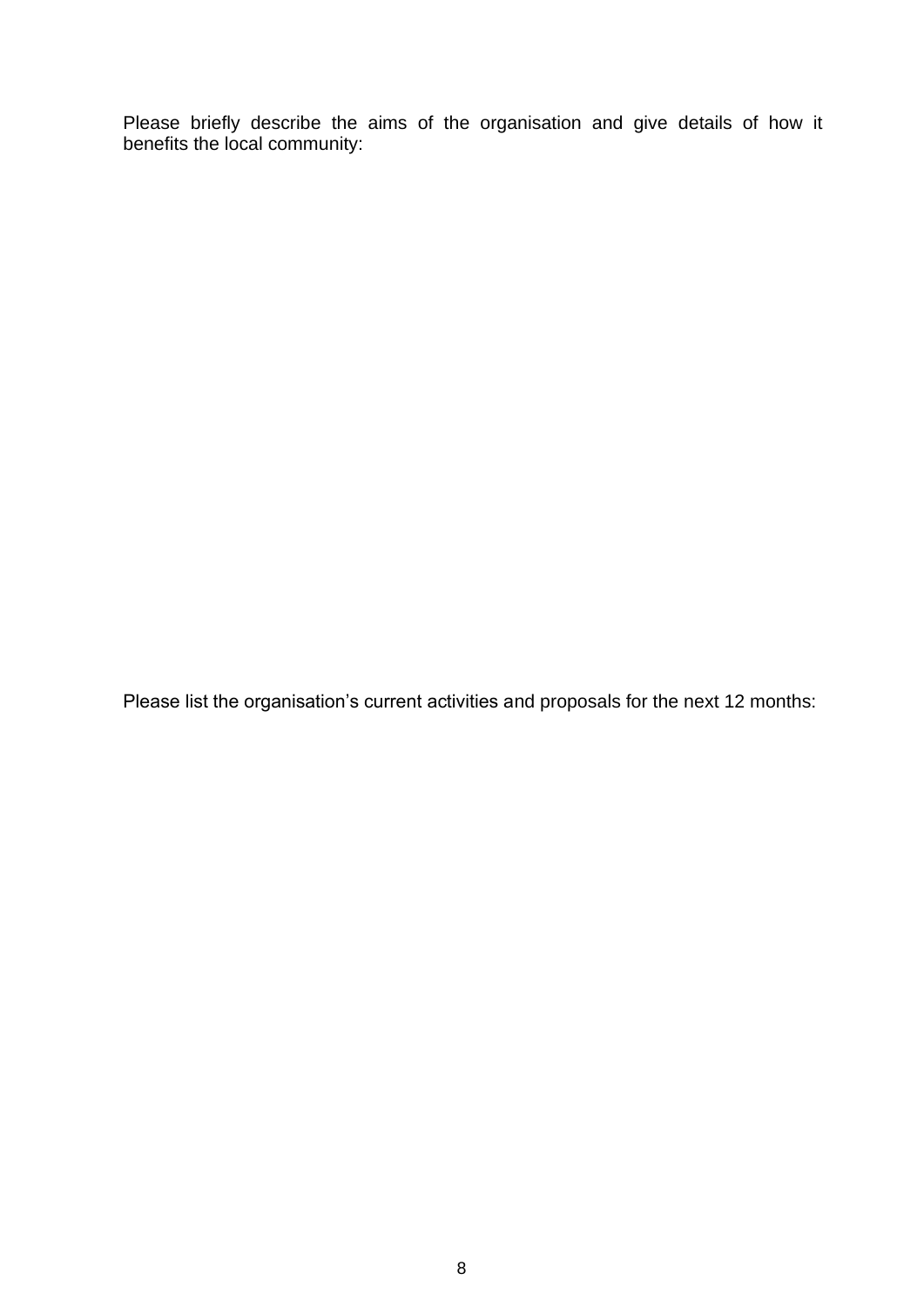# **DETAILS OF GRANT REQUESTED:**

For what purpose is the grant required?

Have you applied to the Town Council for funding previously? If so, please provide details.

How much grant are you requesting?

When will the grant be used?

If the grant is required to assist with the general running costs of the event– please provide the associated costs of the event and confirm dates of the financial year relative to your application.

From: To:

**Or** if the grant is required to finance a specific project or purchase, please give details including the total estimated cost of the project and/or equipment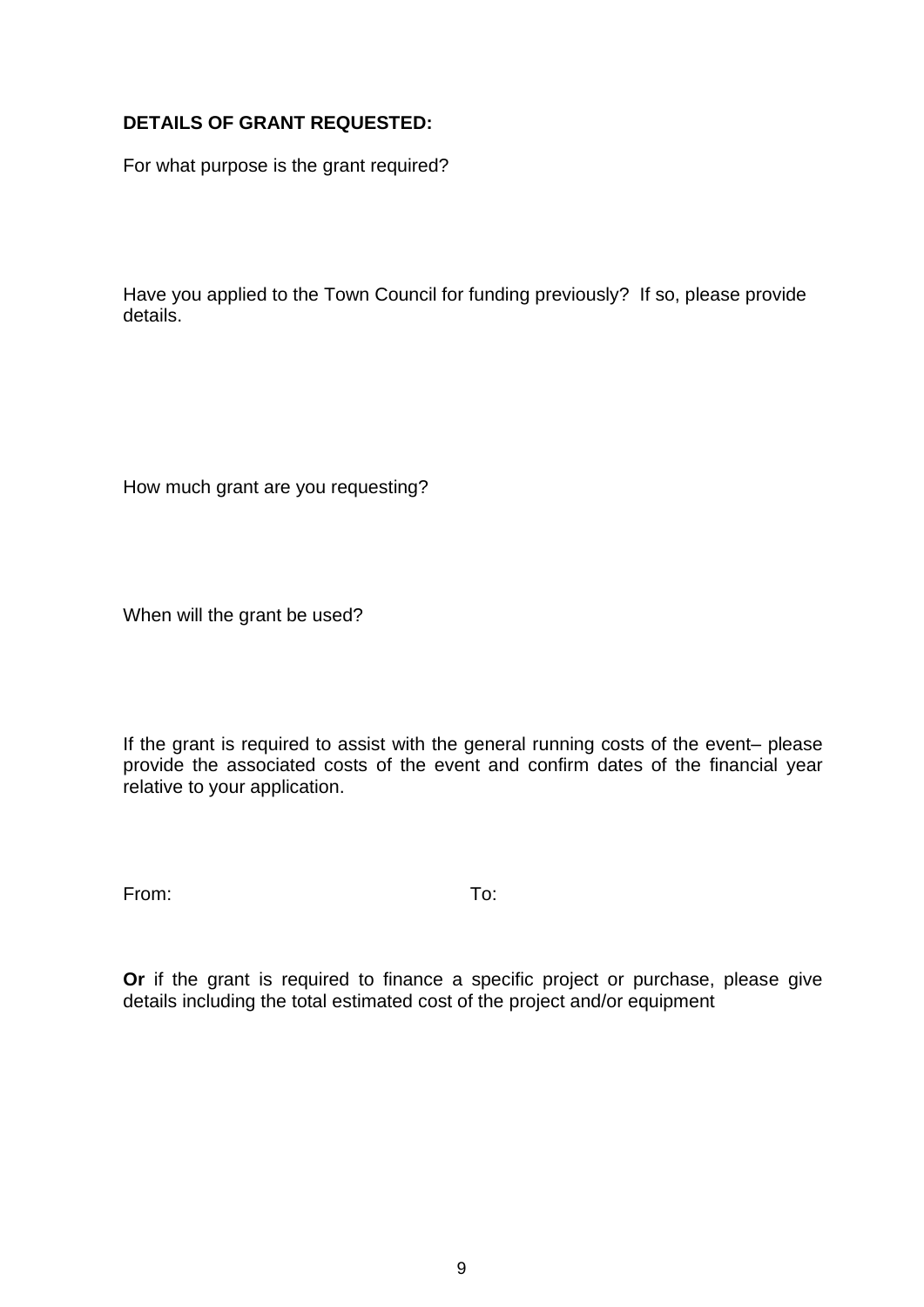## **OTHER FUNDING:**

Has your organisation approached any other funders for assistance during the past year?

Please give details below if applicable:

Funder Name **Amount applied for** Funding approved (Y/N)

# **PAYMENT DETAILS**

If your grant application is successful, please provide bank details of the organisation to whom payment should be made:

Sort Code:

Account Number:

Name of treasurer of your organisation:

.......................................................................................................................................

# **CONTACT:**

Please provide details of the person with whom this application can be discussed, if necessary

**Name:**

**Position held in organisation:**

**Address:**

**Telephone/mobile number**